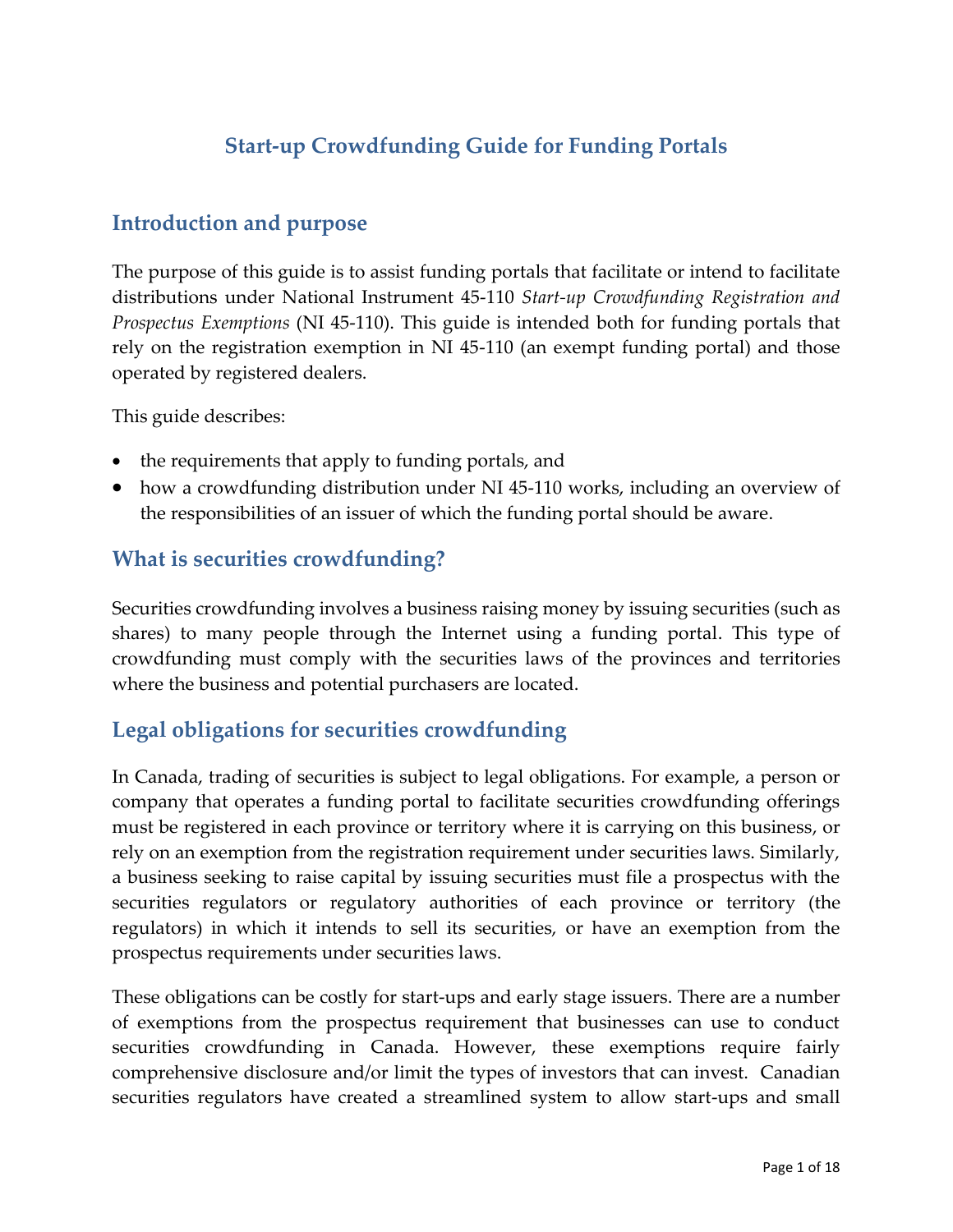businesses to raise small amounts of money from the general public using securities crowdfunding, without filing a prospectus or preparing financial statements.

NI 45-110 provides additional exemptions tailored to start-up and early stage issuers to facilitate securities crowdfunding and make it easier for them to raise money by issuing securities. NI 45-110 allows:

- a start-up or early stage issuer to raise relatively small amounts of capital from the general public by distributing securities to purchasers without filing a prospectus or lengthy offering document and, significantly, without needing to prepare financial statements (the start-up prospectus exemption), and
- a funding portal to facilitate the distribution of those securities without having to register as a dealer (the start-up registration exemption), although a funding portal can be operated by a registered dealer.

Under NI 45-110, all issuers intending to conduct a start-up crowdfunding offering must use a funding portal.

### *Types of funding portals under NI 45-110*

This section describes some of the key characteristics of funding portals operated by registered dealers, and exempt funding portals.

- **Funding portals operated by registered dealers**: Registered dealers generally are required to fulfil certain obligations including know-your-client, know-yourproduct, and, before accepting an order to buy or sell securities from a client, determining whether that purchase or sale is suitable for the client. Funding portals operated by registered dealers must also meet these obligations. Funding portals operated by registered dealers are allowed to facilitate distributions of securities under the start-up prospectus exemption and other prospectus exemptions. In addition, a purchaser may make a larger investment in an offering conducted through a funding portal operated by a registered dealer.
- **Exempt funding portals**: Exempt funding portals rely on the start-up registration exemption. They are not required to register provided they meet the conditions of the start-up registration exemption, including the filing of certain documents with the regulators. The requirements on exempt funding portals are different from the obligations placed on registered dealers. For example, exempt funding portals are not allowed to provide advice and are only allowed to facilitate distributions that rely on the start-up prospectus exemption.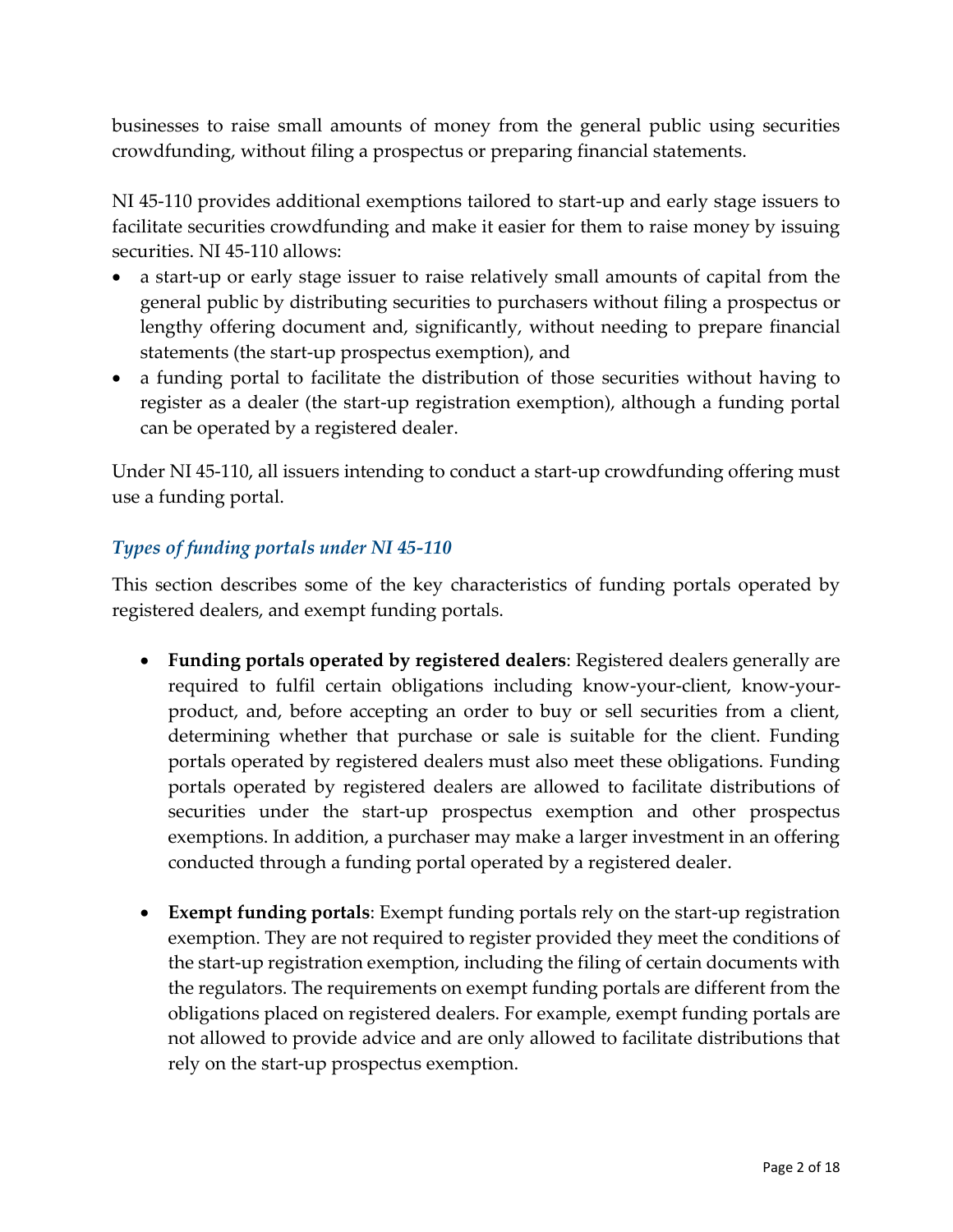# **Operating requirements for exempt funding portals**

A person or company operating a funding portal does not have to register as a dealer if they meet all conditions of the start-up registration exemption. The responses to the following questions detail many of these conditions. You should refer to NI 45-110 for the complete list of the conditions that exempt funding portals must follow.

#### *Are there any restrictions on who may operate an exempt funding portal?*

A funding portal may not rely on the start-up registration exemption if it or any of its founders 1 , directors, officers or control persons 2 (principals), or any entity it or its principals has been the principal of has had a judgment, sanction or similar order imposed against it based on fraud, theft, breach of trust, insider trading, or allegations of similar conduct.

The funding portal must not be registered with the regulators. As well, it must have its head office in Canada and the majority of its directors must be Canadian residents.

## *What must an exempt funding portal do for an issuer seeking to conduct a crowdfunding raise?*

**Make the necessary disclosures available on its website**. An issuer looking to raise capital using the start-up prospectus exemption must provide the funding portal with an offering document that meets the conditions of the exemption. The exempt funding portal must post the issuer's offering document on its website. It is intended that posting the document on the exempt funding portal's website will satisfy any requirement to deliver the offering document to a purchaser that may apply under securities legislation.

A funding portal can carry out reviews of issuers before making their offering documents available on its website to protect the funding portal's own interests or reputation.

**Confirm the issuer's location.** The exempt funding portal must take reasonable measures to confirm that the head office of the issuer is in Canada. For instance, reviewing the incorporating or governing documents may be a reasonable step to confirm the issuer's head office.

 $\overline{a}$ 

<sup>&</sup>lt;sup>1</sup> A person or company who founded, organized or significantly reorganized the funding portal is generally considered to be a founder.

<sup>&</sup>lt;sup>2</sup> A person or company who holds a sufficient number of voting rights to control the funding portal or who holds more than 20% of the voting rights of the funding portal is generally considered a control person of the funding portal.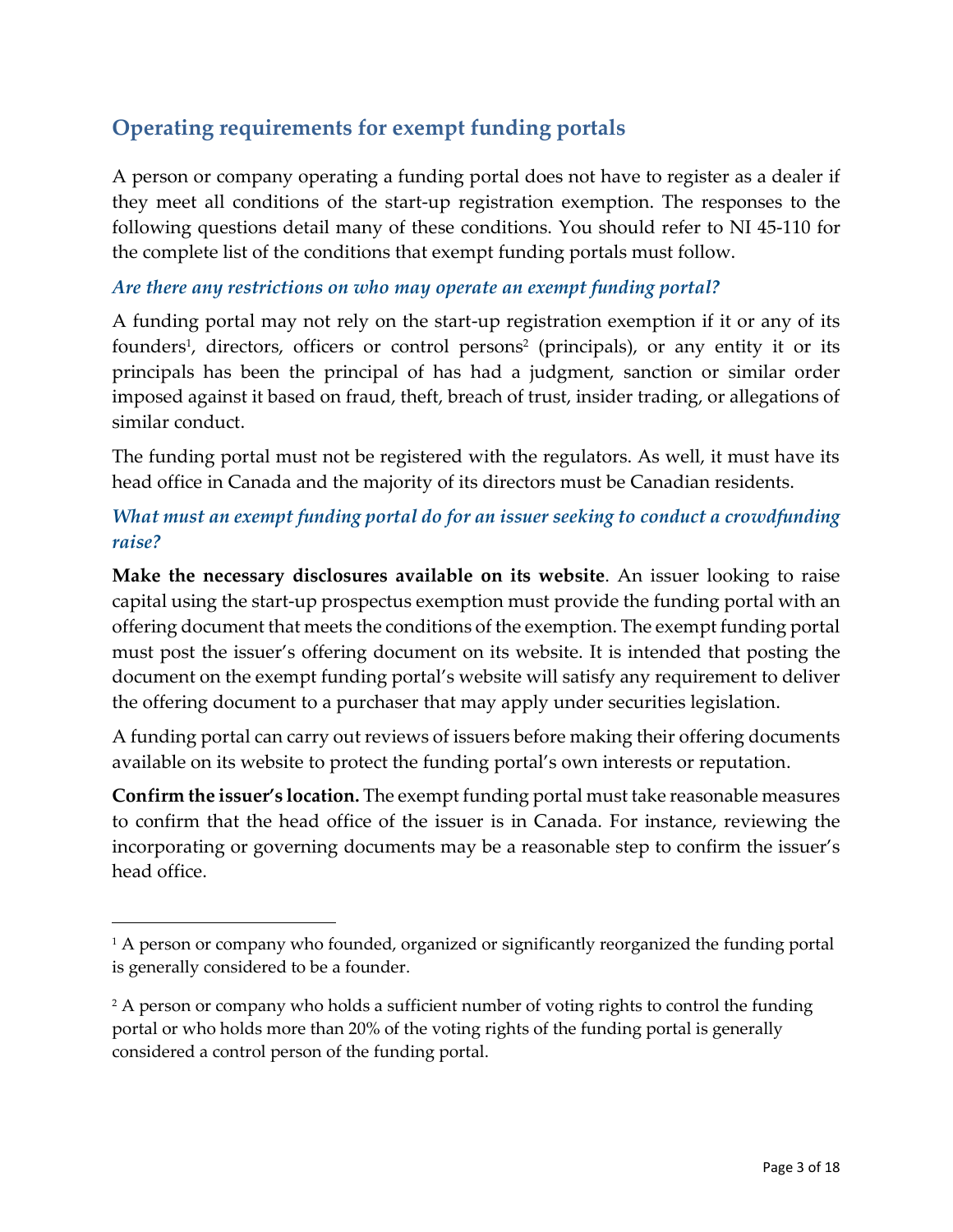### *What must an exempt funding portal do for purchasers?*

**Obtain the necessary acknowledgements before a purchaser can access the website.** An exempt funding portal must not allow entry to its website until the purchaser acknowledges that they are entering the website of a funding portal that (i) is not operated by a registered dealer under Canadian securities legislation, and (ii) will not provide advice about the suitability or the merits of any investment.

For further information on the mechanics of the acknowledgement, please see the section in this guide entitled *Pop-up Acknowledgement*.

**Not provide advice or recommendations.** An exempt funding portal must not tell purchasers an investment is suitable for them or otherwise discuss the merits of an investment.

This means the funding portal cannot tell a purchaser that the securities offered are a good investment or that the purchaser should make an investment. The funding portal must refrain from saying or doing anything that might lead a purchaser to think that they should buy the securities because the securities somehow meet their investment needs or objectives.

However, the funding portal can give factual information about the securities. For example, it may tell purchasers the information set out in the offering document about the features of the securities, the risks generally of investing, how start-up crowdfunding works, and other items of a general, factual nature.

**Confirm purchaser status.** An exempt funding portal can only facilitate a distribution for a purchaser residing in a province or territory where the funding portal meets the conditions of the start-up registration exemption, including having delivered documents to the regulator in that jurisdiction (see *Delivery Requirements for Exempt Funding Portals*  below). Accordingly, the exempt funding portal should take reasonable measures to ensure that the purchaser is a resident of a province or territory in which the exempt funding portal is permitted to operate. These reasonable measures may include requiring the purchaser to indicate its address in Canada, including the province or territory of residence, before allowing a subscription for securities.

**Obtain the necessary risk acknowledgement before receiving funds.** Before taking a purchaser's subscription, an exempt funding portal must ensure that purchasers confirm online that they have read and understood the offering document and risk warning available on the exempt funding portal.

### *What requirements do exempt funding portals have for handling funds?*

The exempt funding portal must ensure that a purchaser's payment for securities through its platform is received only by the exempt funding portal. The exempt funding portal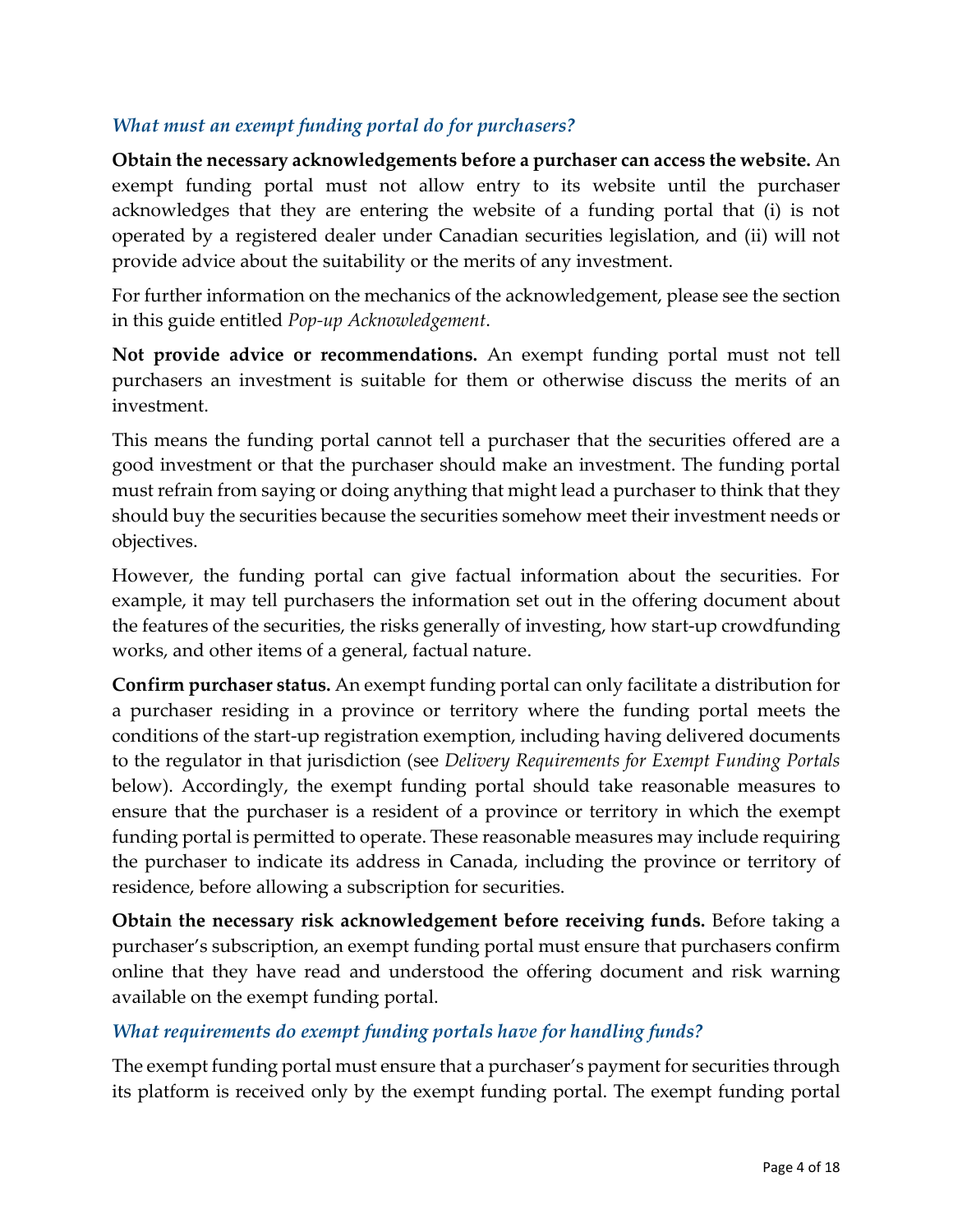must hold purchasers' assets separate from the exempt funding portal's property, in trust for the purchaser and, in the case of cash, at a Canadian financial institution.

*What must the exempt funding portal disclose about itself on its website?*

The exempt funding portal must prominently display the following information on its website:

- the full legal name, municipality and jurisdiction of residence, business mailing and e-mail address, and business telephone number of each principal of the exempt funding portal,
- that the exempt funding portal is relying on the start-up registration exemption,
- that the exempt funding portal will hold purchasers' assets separate from the funding portal's property, in trust for the purchaser and, in the case of cash, at a Canadian financial institution, and
- the process the exempt funding portal will use to notify purchasers if it becomes insolvent or discontinues operations, and how the exempt funding portal will return the purchasers' assets it is holding to those purchasers.

For instance, clearly displaying this information on one page of the website that is easily accessible (such as a main tab in a drop-down menu) would generally be acceptable.

#### *What other requirements do exempt funding portals have?*

**Only facilitate start-up crowdfunding distributions under NI 45-110**. The exempt funding portal must not facilitate the distribution of securities to purchasers under prospectus exemptions other than the start-up prospectus exemption. A funding portal that intends to facilitate crowdfunding distributions under other prospectus exemptions (e.g. the accredited investor exemption and the offering memorandum exemption) would need to apply for registration as a dealer.

**Not receive compensation directly from a purchaser.** The exempt funding portal must not receive a commission or fee from a purchaser.

**Maintain records.** The exempt funding portal must keep its books and records, including its compliance procedures, at its head office for eight years from the date a record is created.

## **Delivery requirements for exempt funding portals**

Attached as Appendix A to this guide is a checklist that includes some of the delivery and timing requirements for exempt funding portals.

### *What steps must occur before a funding portal can rely on the start-up registration exemption?*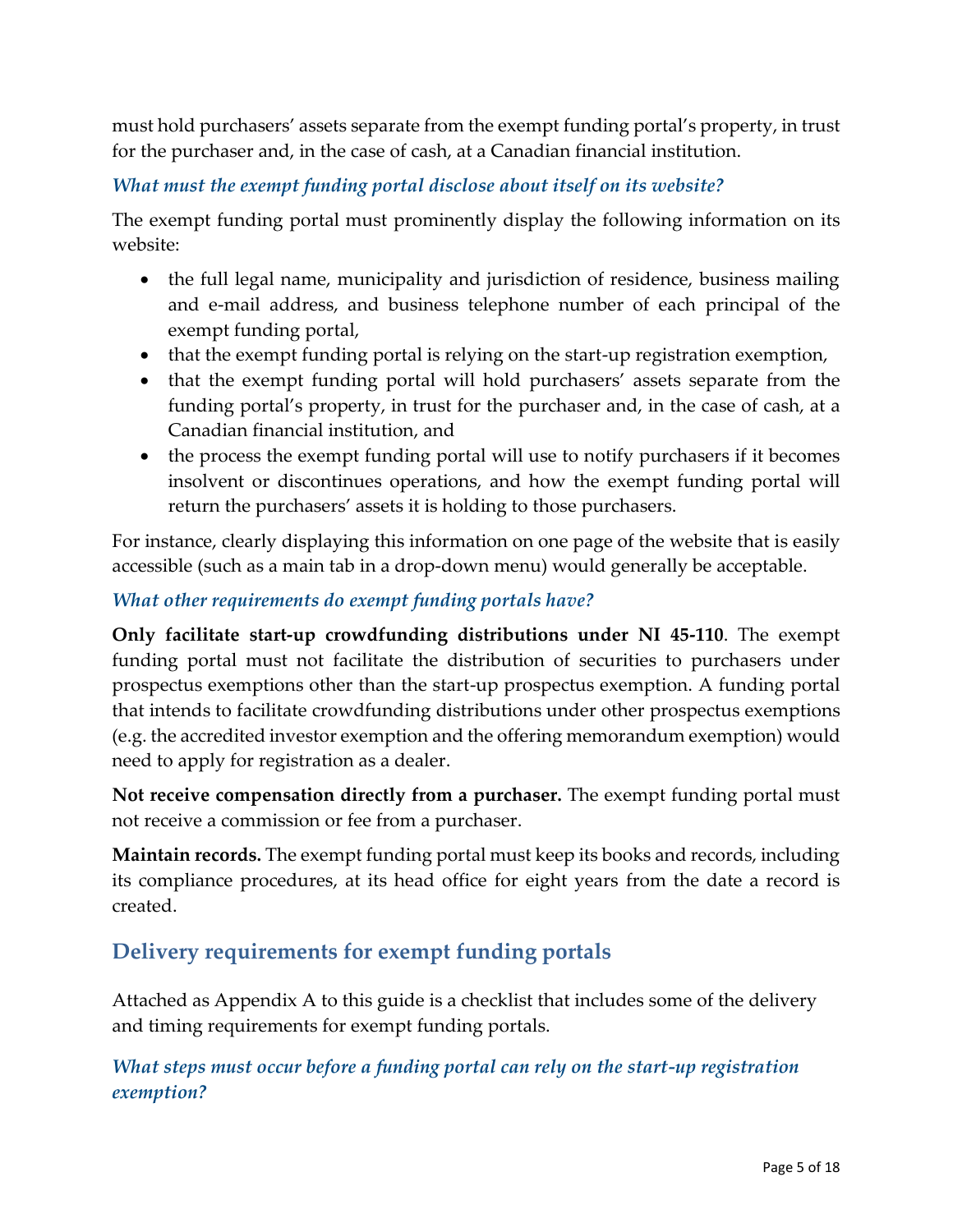At least 30 days before it intends to start operating in reliance on the start-up registration exemption, the funding portal must deliver the following documents to the regulator of each jurisdiction of Canada in which it intends to solicit investors:

- 1) a completed Form 45-110F3 *Funding Portal Information* (funding portal information form),
- 2) completed Forms 45-110F4 *Portal Individual Information* (individual information form) for each principal of the funding portal, and
- 3) the applicable supporting documents (see below).

The regulators will review these documents during the 30-day waiting period and may notify the funding portal, for example, if:

- the documents the funding portal delivered are incomplete, or
- the policies and procedures for handling funds in relation to a start-up crowdfunding distribution described in the funding portal information form and supporting documents does not satisfy the conditions of the start-up exemption.

If the funding portal receives such notification, it has not satisfied the conditions of the start-up registration exemption and cannot operate as an exempt funding portal. If this occurs, the funding portal must file amended documents with the regulators and wait 30 days from the date the revised documents are filed before operating.

### *What supporting documents are required?*

The funding portal information form and individual information form must include the following supporting documents:

- organizing documents such as articles and certificate of incorporation or partnership agreement,
- a chart showing the funding portal's structure and ownership that, at a minimum, includes all parents, affiliates and subsidiaries, as well as the full list of securityholders (including number and type of securities held) of the funding portal,
- details and relevant documents describing the funding portal's process and procedure for handling funds relating to a start-up crowdfunding offering, including:
	- o the name of the Canadian financial institution the funding portal will use, together with the designated trust account number,
	- o the name of the signatories on this account and their role with the funding portal,
	- o a description of how the funds held in this account will be kept separate and apart from the funding portal's own property,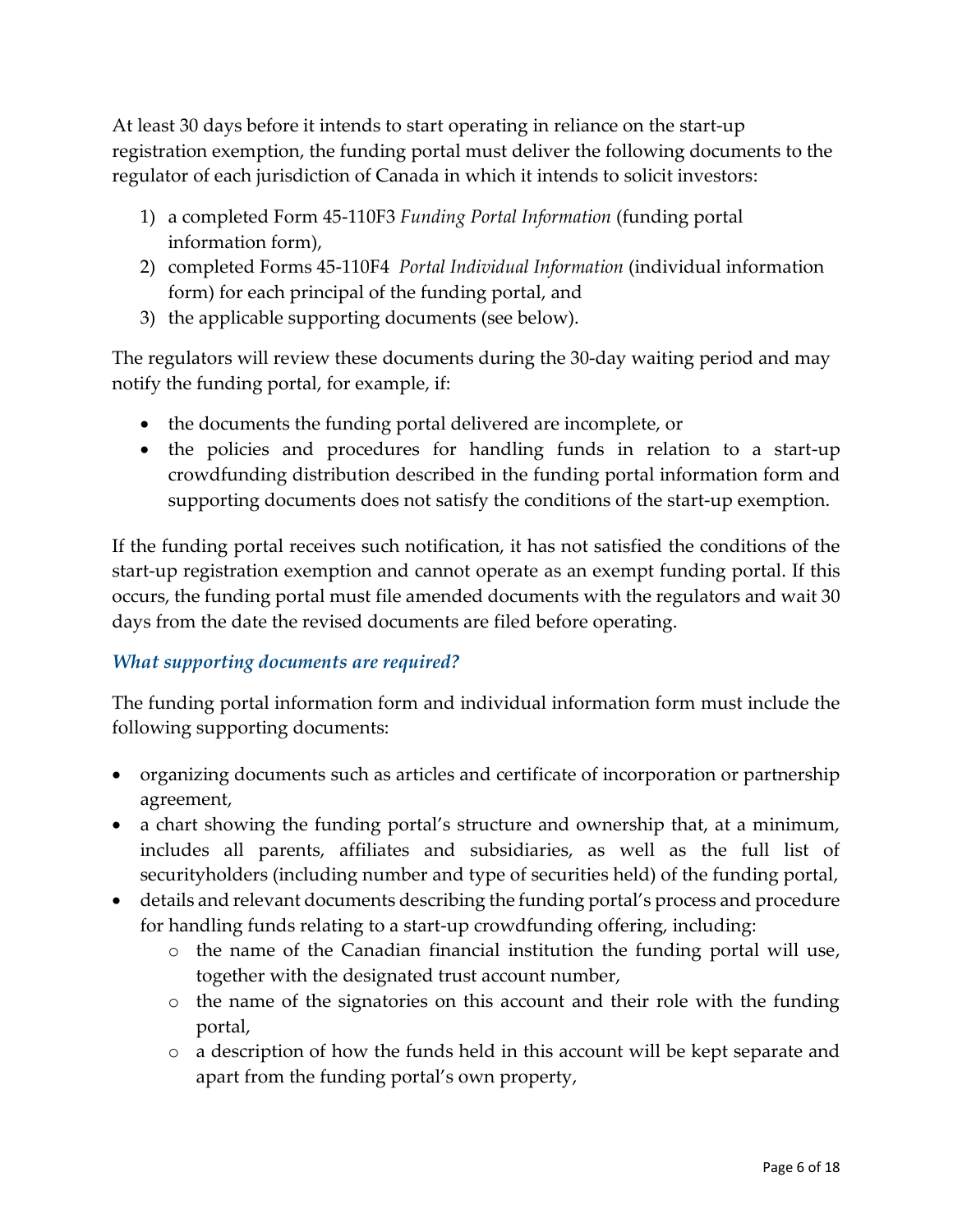- o a copy of the trust agreement for the funding portal's trust account with a Canadian financial institution or details surrounding the establishment of this account, or, if there is no trust agreement or trust account, an explanation why,
- o how funds will flow from: (i) the purchaser**s** to the trust account; (ii) the trust account to the issuer in the event that the offering closes; and (iii) the trust account back to the purchasers' bank accounts if the offering does not close, or the purchaser has exercised their right of withdrawal (for further information please see the section in this guide entitled *What rights do purchasers have before the start-up crowdfunding distribution closes?*), and
- attachments providing the relevant details sought if the answer to any of questions 11 to 14 of the funding portal information form or questions 11 to 18 of an individual information form is "Yes".

The requirements around the flow of purchaser funds are fundamental to the start-up registration exemption. The regulators may assess if the funding portal complies with these requirements, as well as the other conditions of the start-up crowdfunding exemption, in future compliance exams.

## *How does a funding portal deliver the funding portal information form and individual information forms to the regulator?*

The funding portal must deliver the forms and documents by e-mail to the regulator in each jurisdiction where the funding portal intends to facilitate start-up crowdfunding distributions. For example, a funding portal with a head office in Saskatchewan that intends to seek funds from purchasers in all jurisdictions of Canada must deliver the forms and documents described in this guide to the Financial and Consumer Affairs Authority of Saskatchewan and the regulators in all of the other jurisdictions of Canada.

### *What needs to be delivered after an exempt funding portal has started operating?*

After it has started operating, the exempt funding portal must:

- 1) certify, within 10 days of December 31 each year and again within 10 days of June 30 each year, that it has, or expects to have, sufficient financial resources to continue its operations for at least the next 6 months (See "Financial Resources Certification" below), and
- 2) deliver, within 30 days of a change to any of the information in the funding portal information form or individual information forms, the updated funding portal information form and/or individual forms as applicable.

#### *Financial Resources Certification*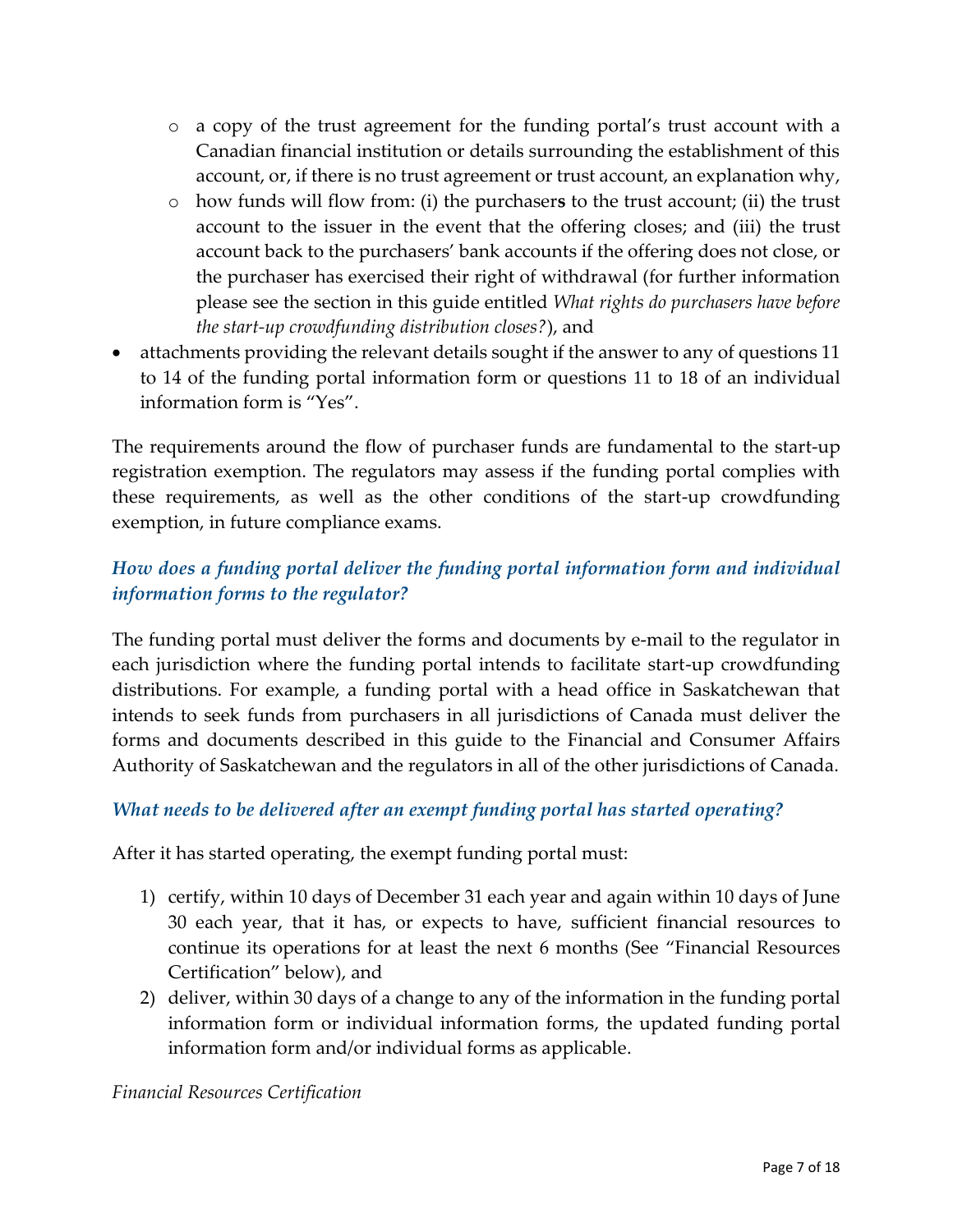An exempt funding portal is required to certify to the regulator that it has, or expects to have, sufficient financial resources to operate for the next 6 months:

- in the completed funding portal information form, and
- in the completed Form 45-110F5 *Semi-Annual Financial Resources Certification* (financial resources certification) that needs to be delivered twice a year, within 10 days of June 30 and within 10 days of December 31.

**For example**: an exempt funding portal delivers the completed funding portal information form (which includes a form of the financial resources certification) on October 31, 2021. The funding portal ensures that it complies with all the conditions of the start-up registration exemption and begins to facilitate distributions on November 30, 2021.

- The exempt funding portal must then deliver a financial resources certification between January 1, 2022 and January 10, 2022, in order to meet the requirements to operate as an exempt funding portal after January 10, 2022.
- It will need to deliver its next financial resources certification between July 1, 2022 and July 10, 2022, in order to meet the requirements to operate as an exempt funding portal after July 10, 2022.

### *Sufficient Financial Resources*

When an exempt funding portal makes an assessment of its sufficiency of financial resources for a 6 month period, it must take into account all available information about the future, which is at least, but is not limited to, 6 months from the date of certification. The degree of analysis depends on the facts for each exempt funding portal. When an entity has a history of positive cash flows from operations and ready access to financial resources, the exempt funding portal may reach the conclusion it has sufficient financial resources to continue its operations for at least the next 6 months. In other cases, the exempt funding portal may need to consider a wide range of factors relating to current and expected cash flows, such as debt repayment schedules and potential sources of replacement financing before it can assert that there is sufficient financial resources to continue its operations for at least the next 6 months.

When an exempt funding portal considers the feasibility and reasonableness of its plans, it may want to include the following in its consideration:

 Which expenditures will take priority at various levels of operation, and what effect this allocation would have on the exempt funding portal's operations, business objectives and milestones;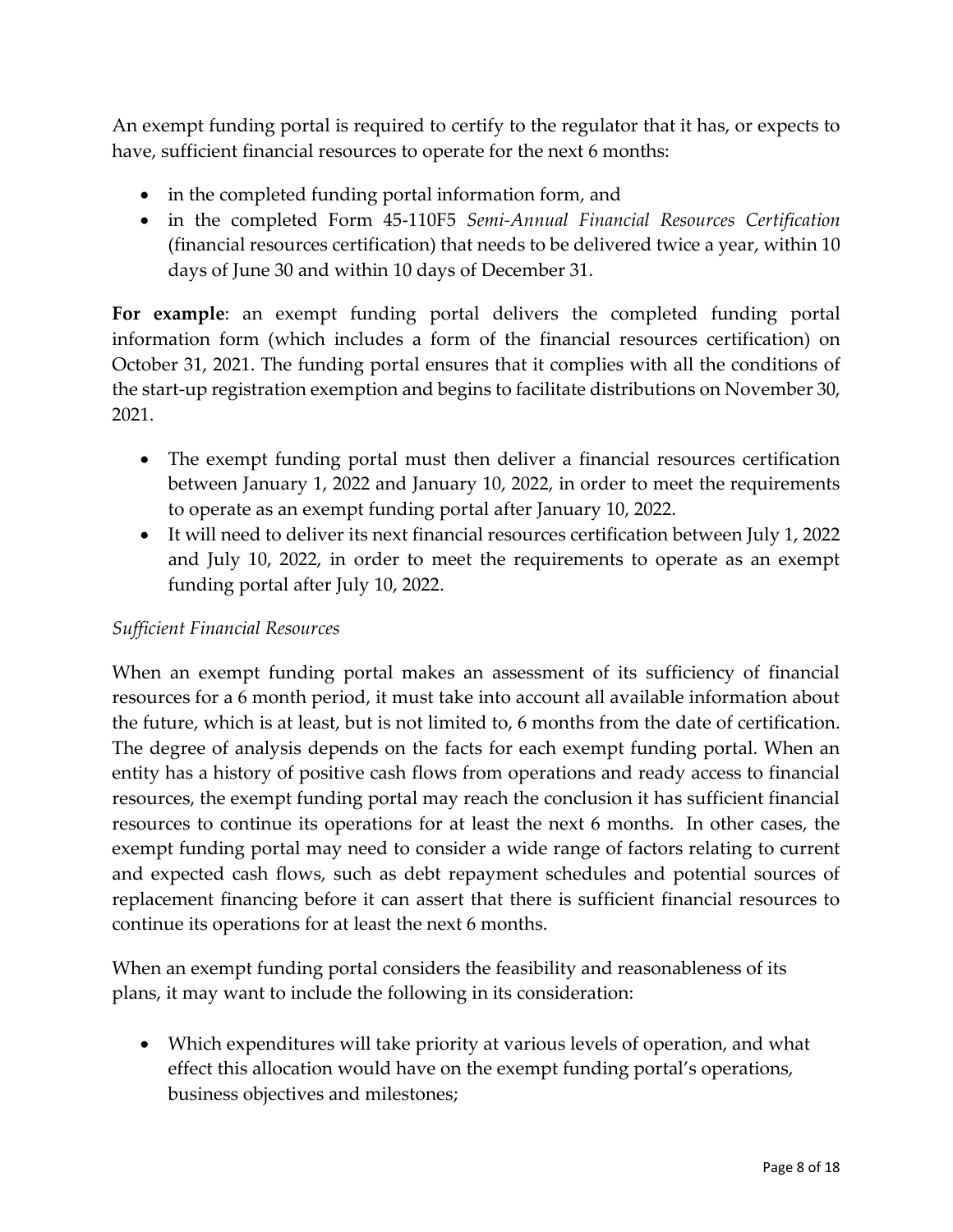- The risks of defaulting on payments as they become due, and what effect the defaults would have on the exempt funding portal's operations; and
- An analysis of the exempt funding portal's ability to generate sufficient amounts of cash and cash equivalents from other sources, the circumstances that could affect those sources and management's assumptions in conducting this analysis.

Good practices for compliance with this condition include:

- Keeping documentation that is regularly maintained to ensure effective monitoring; and
- Establishing, maintaining and applying a system of controls and supervision sufficient to ensure the accuracy of the documents, including financial statements, used to support the funding portal's assessment of financial resources.

### *Updated Funding Portal Information Form and/or Individual Information Forms*

If a change occurs and the information in the forms and documents delivered to a regulator are no longer up-to-date, the exempt funding portal must update the information by delivering a new form or document setting out the change. These updated forms must be provided within 30 days of the change. Failure to deliver these updated forms on time means that the funding portal has not satisfied the conditions of the startup registration exemption and cannot rely on the exemption.

**For example**: if management at an exempt funding portal changes on July 1, 2021, an updated funding portal information form, as well as an individual information form for each new officer, must be delivered to the regulators by July 31, 2021.

# **Assessing compliance for funding portals**

Failure to comply with the conditions of NI 45-110 or other securities law requirements is a serious offence that could prevent the funding portal from being able to rely on the start-up registration exemption and expose the funding portal's principals to sanctions. The regulators may conduct compliance reviews on funding portals, including exempt funding portals, to ensure that they comply with the requirements. Funding portals relying on the start-up registration exemption should be prepared to provide documents supporting their compliance with the conditions of the start-up registration exemption.

Funding portals will also be subject to various other laws beyond securities law (e.g. antimoney laundering and privacy laws). We encourage funding portals to consult a lawyer for advice.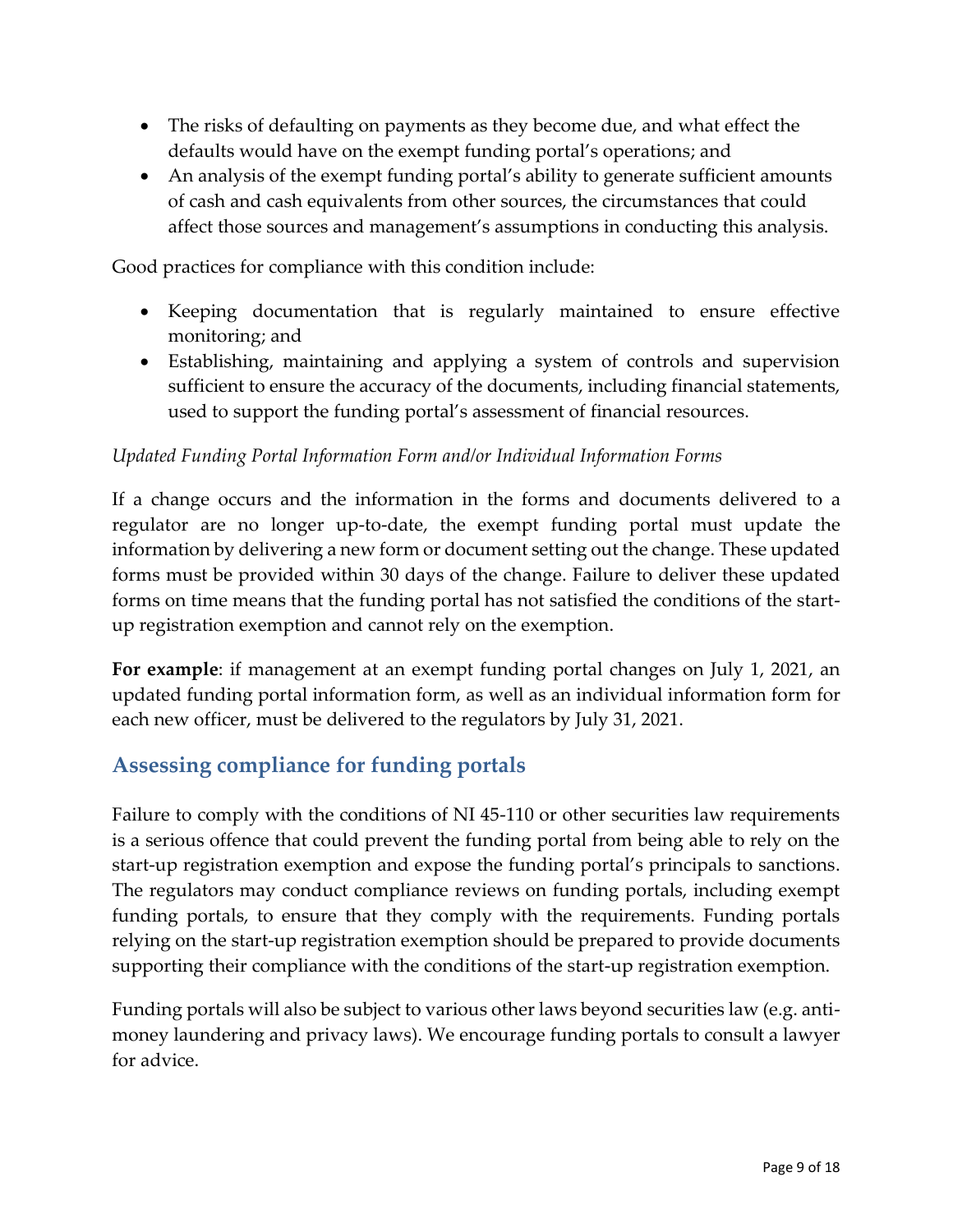# **Funding portals operated by registered dealers**

Registered exempt market dealers and investment dealers are allowed to operate startup funding portals, provided that they:

- meet their existing registration obligations under securities legislation (including the know-your-client, know-your-product and suitability obligations owed to purchasers, and disclosure of all fees charged to purchasers in accordance with relationship disclosure requirements under National Instrument 31-103 *Registration Requirements, Exemptions and Ongoing Registrant Obligations*),
- meet the requirements in NI 45-110 for portals that rely on the start-up registration exemption that still apply to registered dealers (see the section entitled *What are the requirements in NI 45-110 that apply to funding portals operated by registered dealers, as well as to exempt funding portals?* below),
- confirm to issuers that the funding portal is being operated by a registered dealer, and
- prompt any person entering the funding portal's website to acknowledge that the funding portal is operated by a registered dealer that will provide suitability advice. For more information on the mechanics of this acknowledgement, please see the section of this guide entitled *Pop-Up Acknowledgement.*

An exempt market dealer or investment dealer that wants to operate a start-up funding portal is required to report changes in their business activities by completing and delivering Form 33-109F5 *Change of Registration Information* and updating information previously reported in Form 33-109F6 *Firm Registration* to include operating a start-up funding portal.

## *What are the requirements in NI 45-110 that apply to funding portals operated by registered dealers, as well as to exempt funding portals?*

Registered dealers operating funding portals must meet the conditions set out in section 4 of NI 45-110 (which also apply to exempt funding portals). These include requirements to:

- ensure that a purchaser's payment for securities through the funding portal's platform is received only by the funding portal, and no one else,
- take reasonable measures to ensure the head office of the issuer is in Canada,
- make available the issuers' offering documents and risk warnings on its website, and
- ensure, before it takes a purchaser's subscription, that the purchaser has confirmed they have read and understood the offering document and risk warning available on the funding portal.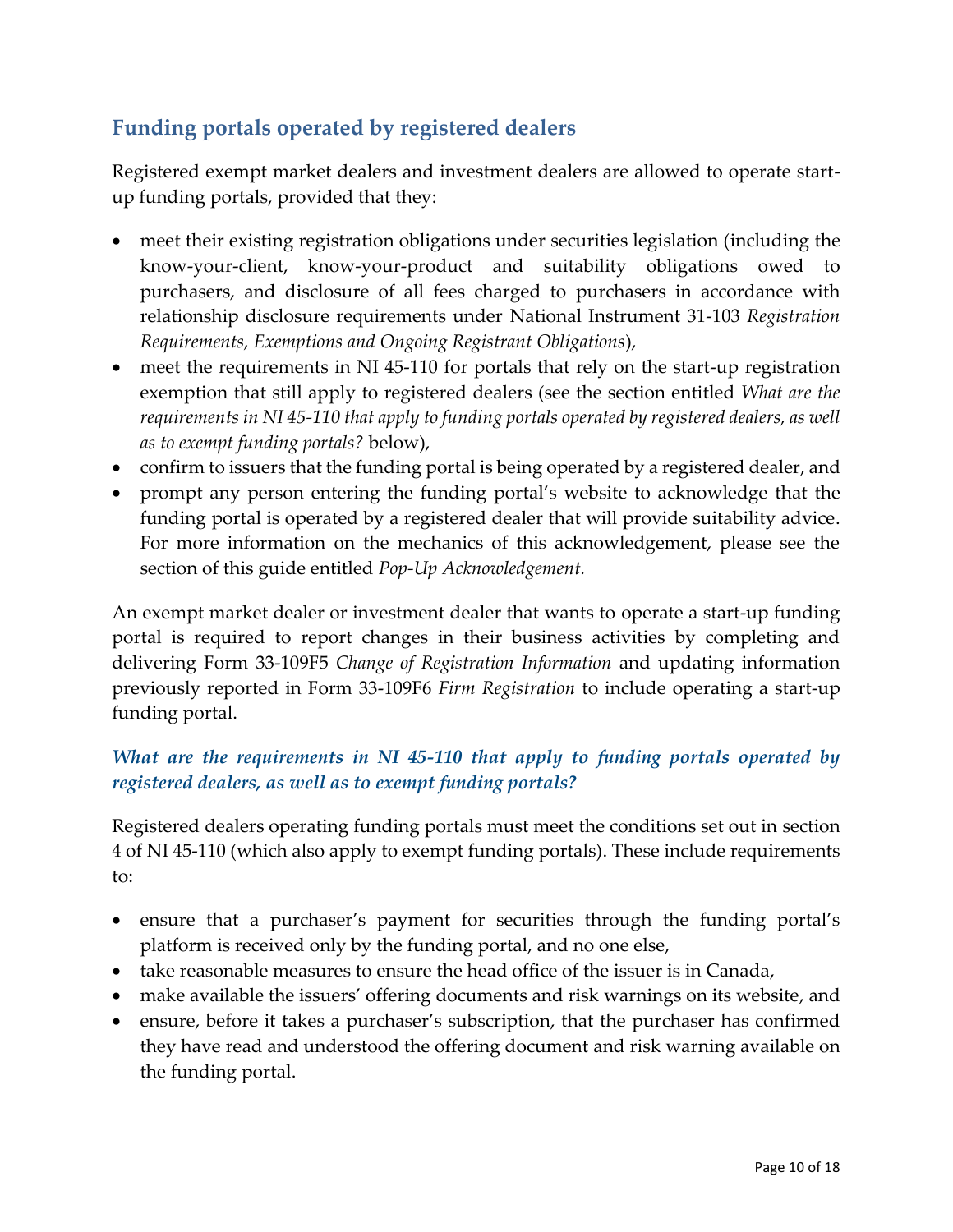## *Are there different restrictions (e.g. investment limits) placed on start-up crowdfunding distributions facilitated by registered dealers?*

An offering conducted through a funding portal operated by a registered dealer is permitted to facilitate a larger investment. Both exempt funding portals and funding portals operated by registered dealers can facilitate investments up to \$2,500 from a purchaser under the start-up prospectus exemption. However, purchasers can purchase up to \$10,000 if the registered dealer has determined that the investment is suitable for the purchaser.

## **"Pop-up" Acknowledgement**

The start-up crowdfunding exemptions require purchasers to acknowledge certain information before entering the platform of a funding portal (pop-up acknowledgement). A platform may include the funding platform's website or app. This requirement does not distinguish between where or how the purchaser enters the funding portal's platform. As a result, funding portals must design their platform so that purchasers acknowledge the required information regardless of whether those purchasers enter the platform through the funding portal's home page or through another page.

The funding portal should also manage the risk that potential purchasers are visiting the funding portal's platform using a shared computer, tablet, or other mobile device. In other words, multiple people in a household may be entering the funding portal's website at different times using the same device. As a result, the funding portal should consider designing their platform so that the pop-up acknowledgement reappears each time the purchaser's internet browser or app is closed and re-opened.

We expect the pop-up acknowledgement to appear in the following circumstances:

| The pop-up acknowledgement should appear upon the first and every subsequent time a person       |  |
|--------------------------------------------------------------------------------------------------|--|
| enters a funding portal's platform. This means that after opening their internet browser or app: |  |

- (a) If a person lands on any page of a funding portal's platform (home page or other page) the pop-up acknowledgment should appear.
- (b) If the person clicks "I acknowledge" and then immediately closes out of their browser, when the person goes back to any page on a funding portal's platform, the pop-up acknowledgment should appear. The result is that the same person will have to click on "I acknowledge" to go back into the funding portal's platform regardless of the fact that they had just been to that platform.

The pop-up acknowledgement should appear regardless of a person's entry point to the platform (home page or other page). For example: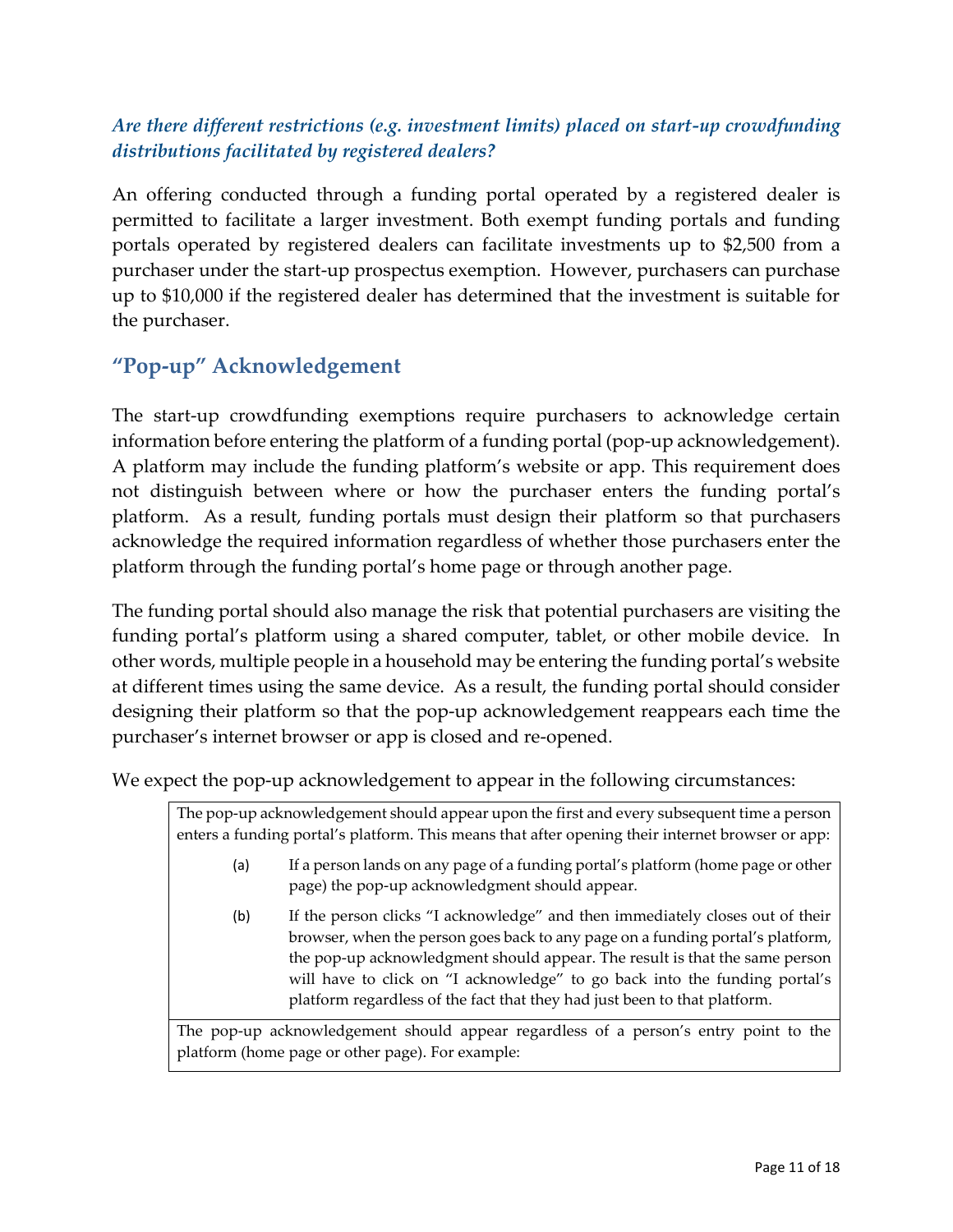- (c) If a person were to search the name of the funding portal and finds a link to the funding portal's platform, the link would take the person to the funding portal's home page and a pop-up acknowledgement would appear.
	- (d) If a person were to browse directly to the funding portal's issuer-offering page from an external link, the link would take the person to issuer's page on the funding portal's platform and a pop-up acknowledgement would appear.

Once a person clicks "I acknowledge" and enters the funding portal's platform, they can navigate from page to page within the website without the re-appearance of the pop-up acknowledgement.

## **How does a start-up crowdfunding distribution work?**

Issuers are responsible for preparing an offering document that complies with Form 45- 110F1 *Offering Document*. In particular, the offering document must indicate the minimum amount necessary to close a start-up crowdfunding distribution. Issuers provide the offering document to the funding portal to post online. Purchasers read the offering document and decide whether or not to invest.

Before accepting an investment, the funding portal collects personal information on the purchaser, including the province or territory where the purchaser resides. The funding portal also obtains confirmation that the purchaser has read and understood the offering document and the risks described in Form 45-110F2 *Risk Acknowledgement Form*.

An issuer cannot close a distribution unless it has raised the minimum amount set out in its offering document and each purchaser's right to withdraw has expired. At the closing:

- the issuer distributes shares or other eligible securities to purchasers, and
- the funding portal releases funds to the issuer.

No later than 15 days following the closing of the distribution, the funding portal notifies purchasers that the funds have been released to the issuer, and provides the issuer with the following information on each purchaser:

- full name,
- address.
- telephone number,
- e-mail address,
- number of securities purchased, and
- total purchase price.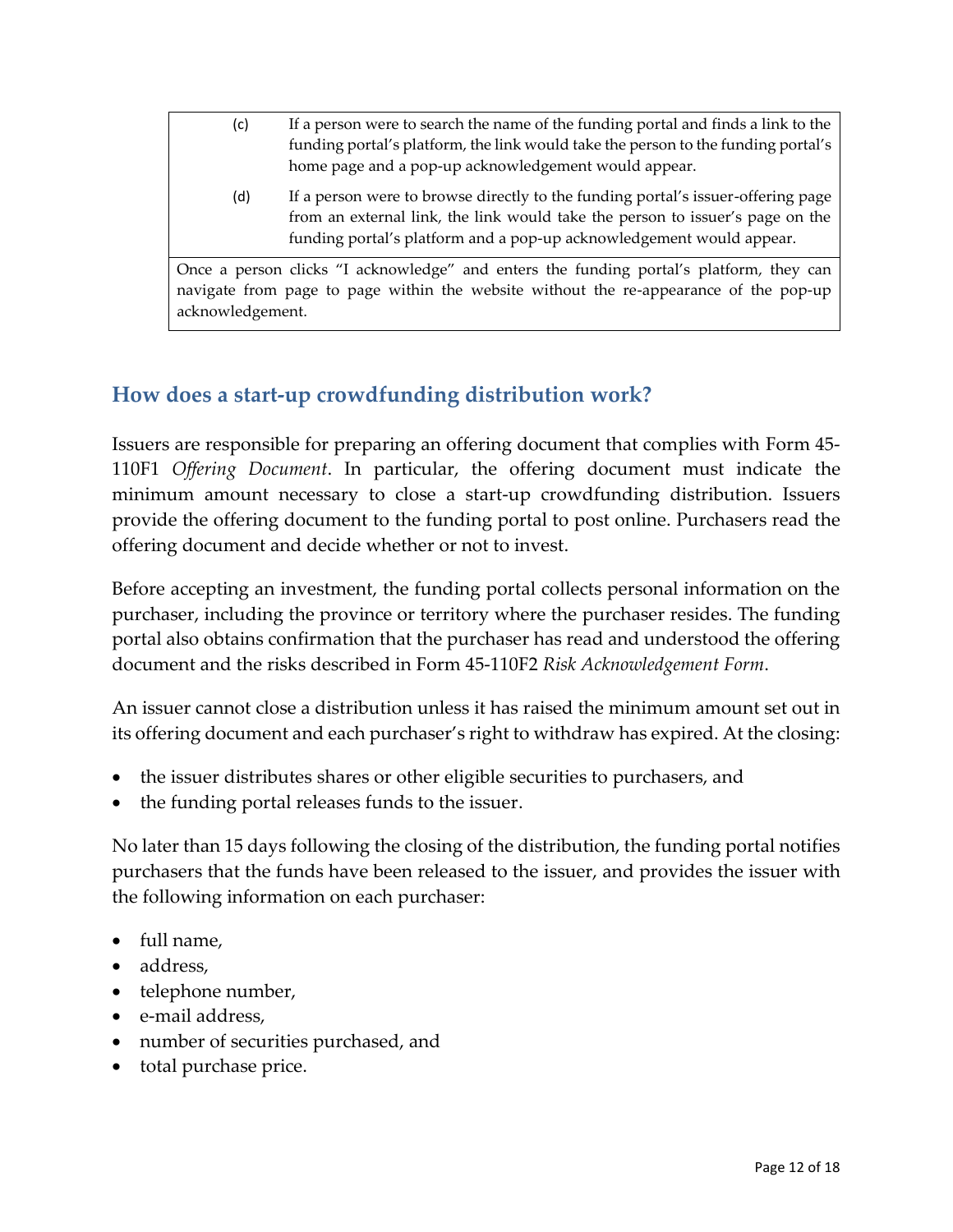Using this information, no later than 30 days following the closing of the distribution, the issuer files Form 45-106F1 *Report of Exempt Distribution* (the report of exempt distribution) with the regulators. When providing purchaser information to the issuer, funding portals may use the spreadsheet of Schedule 1 of the report of exempt distribution. Please refer to the *Start-up Crowdfunding Guide for Businesses* for more information on the issuer's filing requirements.

As well, no later than 30 days following the closing of the distribution, the issuer sends a confirmation to each purchaser that includes:

- the date of the purchaser's subscription and the closing date,
- the number of securities purchased and a description of the securities purchased,
- the price per security paid,
- the total commission, fee and any other amounts paid by the issuer to the funding portal in respect of the distribution, and
- instructions on how the purchaser can access the offering document.

While the obligation is on the issuer to provide this information to purchasers, we expect that the issuer will arrange for the funding portal to provide this information on its behalf.

If the issuer withdraws its start-up crowdfunding offering or does not raise the minimum amount within 90 days after the funding portal posts the offering document online, all the funds must be returned to purchasers within five business days. No deductions are permitted. The funding portal must also send a notice to the issuer and each purchaser confirming that the funds have been returned to purchasers.

The funding portal may send notices to purchasers and issuers by e-mail.

### *When must an offering document be amended?*

From the time it is posted online until the closing or withdrawal of the offering, an issuer must amend its offering document if the information it contains is no longer accurate and contains a misrepresentation. This could be the case if, for example, an issuer wants to change the price of the securities or the minimum or maximum offering amount. The issuer must send the amended version to the funding portal for posting on the funding portal's website. The funding portal must promptly notify purchasers about the amendment.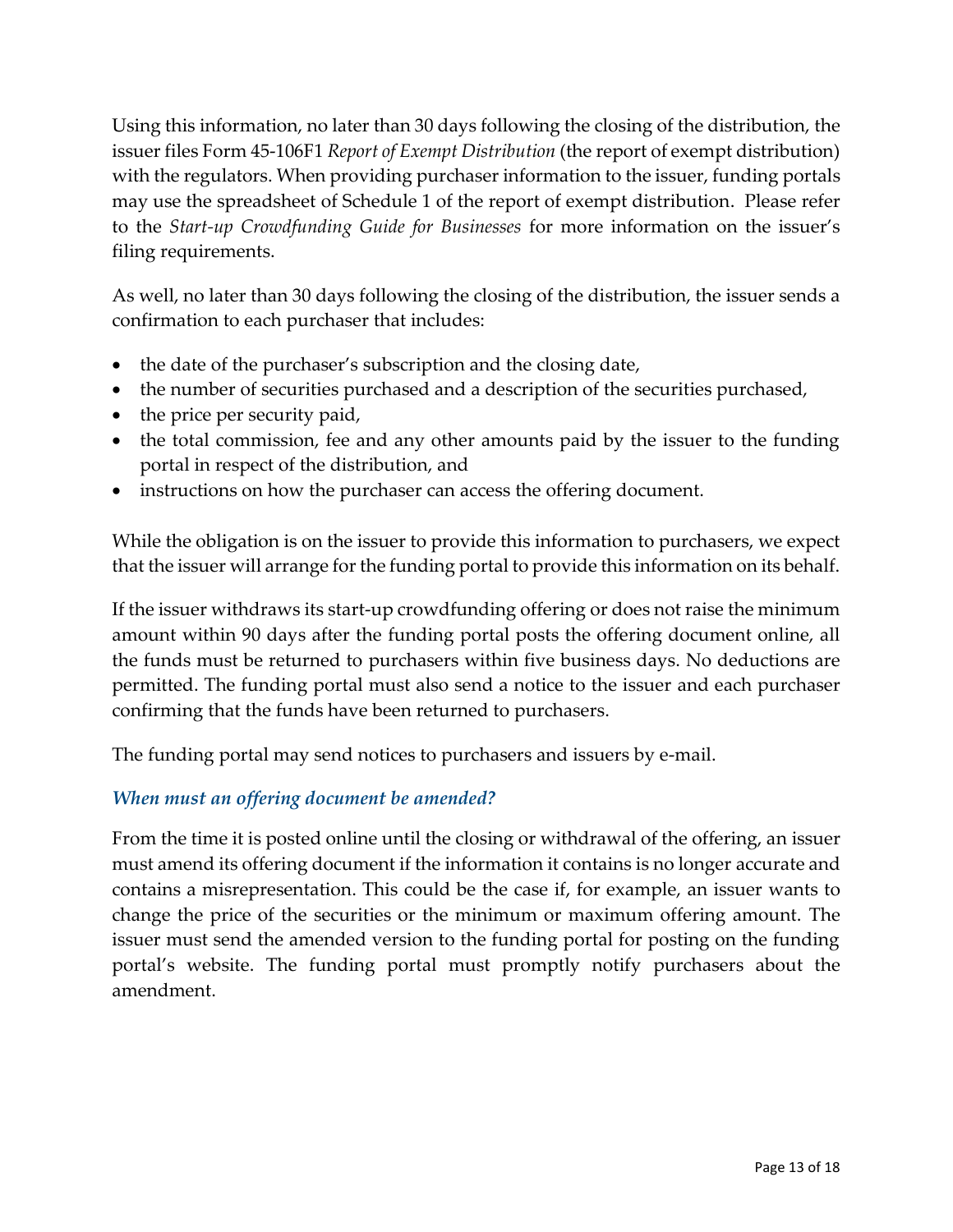## *Can a funding portal facilitate a start-up crowdfunding distribution for itself or for related parties?*

A funding portal cannot act in a start-up crowdfunding distribution if one of its principals is also a principal of the issuer group. The issuer group means the issuer, an affiliate of the issuer, and any other issuer that is engaged in a common enterprise with the issuer or an affiliate, or whose business is founded or organized by the same person or company who founded or organized the issuer.

#### *What rights do purchasers have before the start-up crowdfunding distribution closes?*

Purchasers have the right to withdraw their investment up to midnight, two business days following:

- the purchaser's subscription, and
- any notice the funding portal sends to the purchaser of an amendment to the offering document.

**For example**: a funding portal posts an offering document on July 1, 2021 and a purchaser subscribes on July 5, 2021. The funding portal then notifies the purchaser of amendments to the offering documents on July 14, 2021 and July 28, 2021. The purchaser then has the right to withdraw its investment during the following time periods:

- up to midnight, July 7, 2021 (two business days from subscription),
- between July 14, 2021 and midnight, July 16, 2021 (two business days from the first amendment), and
- between July 28, 2021 and midnight, July 30, 2021 (two business days from the second amendment).

The funding portal must give purchasers the opportunity to exercise this right. The purchaser exercises the right of withdrawal by notifying the funding portal. The funding portal must return the funds to a purchaser who exercises this right, without any deduction, within five business days after the notice.

#### *Does an issuer have to provide financial statements?*

Under the start-up prospectus exemption, issuers are not required to provide financial statements to purchasers with the offering document.

If an issuer wants to make its financial statements available to purchasers, it can place a hyperlink on the funding portal leading to the financial statements. However, the hyperlink should not appear in the offering document unless the issuer wants the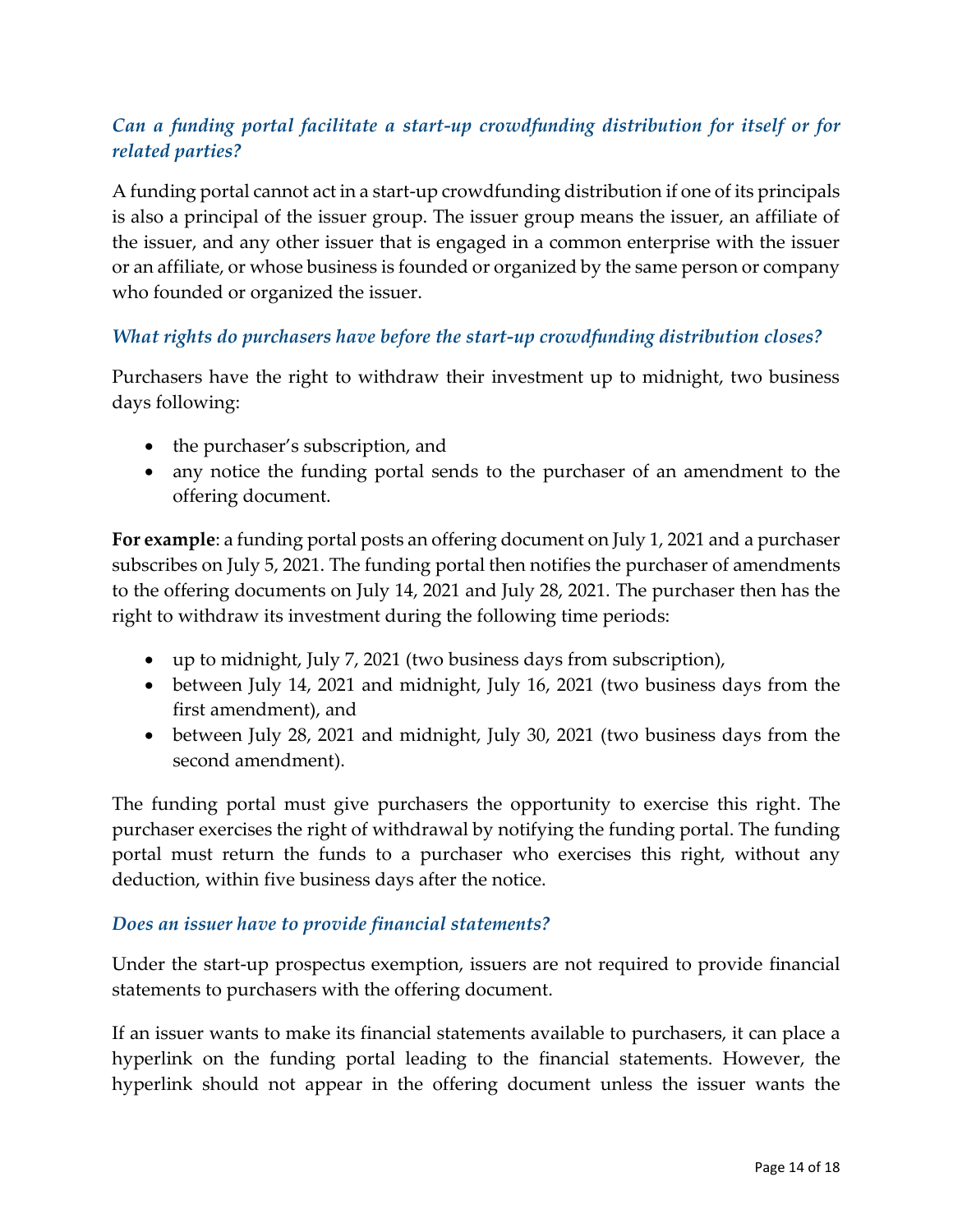financial statements to form part of it. Please refer to the *Start-Up Crowdfunding Guide for Businesses* for more information on potential reporting requirements relating to making financial statements a part of the issuer's offering document. It should be noted that if an issuer makes its financial statements available to purchasers, those financial statements have to be prepared in accordance with Canadian GAAP.

## **For more information**

For more information, please contact the following:

| British Columbia | <b>British Columbia Securities Commission</b><br>Telephone: 604-899-6854 or 1-800-373-6393<br>E-mail: <i>inquiries@bcsc.bca</i><br>Website: www.bcsc.bc.ca                                          |
|------------------|-----------------------------------------------------------------------------------------------------------------------------------------------------------------------------------------------------|
| Alberta          | Alberta Securities Commission<br>Telephone: 403-355-4151<br>E-mail: <i>inquiries@asc.ca</i><br>Website: www.albertasecurities.com                                                                   |
| Saskatchewan     | Financial and Consumer Affairs Authority of Saskatchewan<br>Securities Division<br>Telephone: 306-787-5645<br>E-mail: exemptions@gov.sk.ca<br>Website: www.fcaa.gov.sk.ca                           |
| Manitoba         | The Manitoba Securities Commission<br>Toll free in Manitoba: 1-800-655-2548<br>E-mail: exemptions.msc@gov.mb.ca<br>Website: http://www.mbsecurities.ca/                                             |
| Ontario          | <b>Ontario Securities Commission</b><br>Toll free: 1-877-785-1555<br>E-mail: inquiries@osc.gov.on.ca<br>Website: www.osc.ca                                                                         |
| Québec           | Autorité des marchés financiers<br>Direction du financement des sociétés<br>Toll free in Québec: 1-877-525-0337<br>E-mail: financement-participatif@lautorite.qc.ca<br>Website: www.lautorite.qc.ca |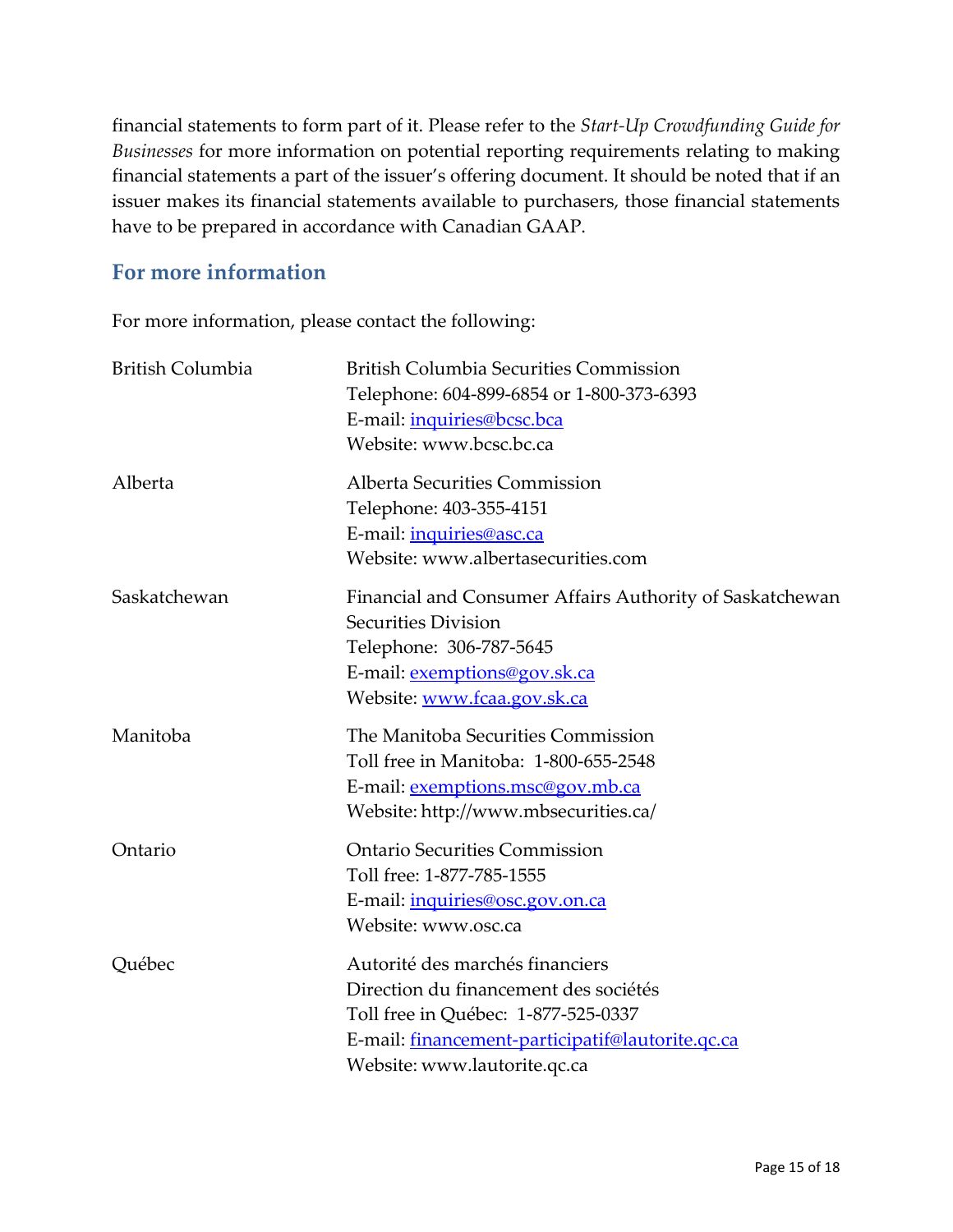| New Brunswick | Financial and Consumer Services Commission<br>Toll free: 1-866-933-2222<br>E-mail: emf-md@fcnb.ca<br>Website: www.fcnb.ca                               |
|---------------|---------------------------------------------------------------------------------------------------------------------------------------------------------|
| Nova Scotia   | Nova Scotia Securities Commission<br>Toll free in Nova Scotia: 1-855-424-2499<br>E-mail: nssc.crowdfunding@novascotia.ca<br>Website: nssc.novascotia.ca |

*The information in this Guide is for educational purposes only and does not constitute legal advice.* 

*If any information in this Guide is inconsistent with NI 45-110 Start-up Crowdfunding Registration and Prospectus Exemptions, please follow the instrument and the related forms.*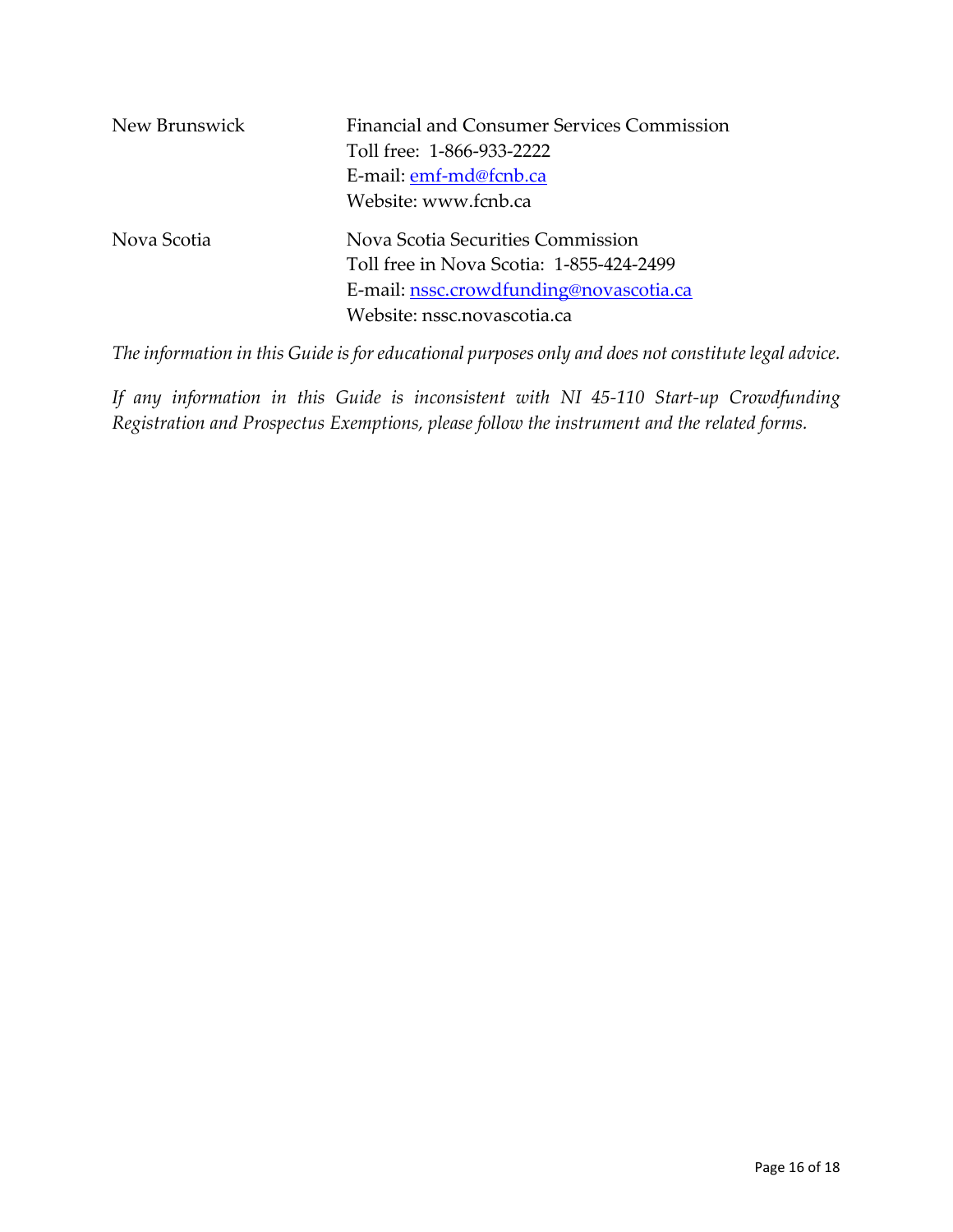# **Appendix A Checklist for Exempt Funding Portals**

**Documents required to be delivered to the regulators before a funding portal can rely on the start-up registration exemption:**

☐ A completed Form 45-110F3 *Funding Portal Information* (portal information form), with the following documents attached, signed and dated by the authorized individual certifying the portal information form:

 $\Box$  The funding portal's organizing documents (Item 8 of the portal information form)

☐ A chart showing the funding portal's structure and ownership (Item 9 of the portal information form)

☐ Details and the relevant documents on the process and procedure for handling all funds relating to a start-up crowdfunding offering (Item 15 of the portal information form)

 $\Box$  If any of the answers to questions 11 to 14 of the portal information form is "Yes", complete details pertaining to such matters

☐ Completed Forms 45-110F4 *Portal Individual Information* (individual information form) for each principal of the funding portal.

 $\Box$  If any of the answers to questions 11 to 18 of an individual information form is "Yes", complete details pertaining to such matters must be attached to that individual information form; except for attachments pertaining to question 11, these attachments must be signed and dated by the authorized individual certifying the individual information form.

**Date the funding portal has delivered a completed portal information form and individual information forms, with necessary attachments, to the regulators:** 

**\_\_\_\_\_\_\_\_\_\_\_**

**Date the funding portal may begin operations if it has not received a notification from the regulator that it is not allowed to rely on the start-up registration exemption (30 days from the date the funding portal delivered the completed portal information**